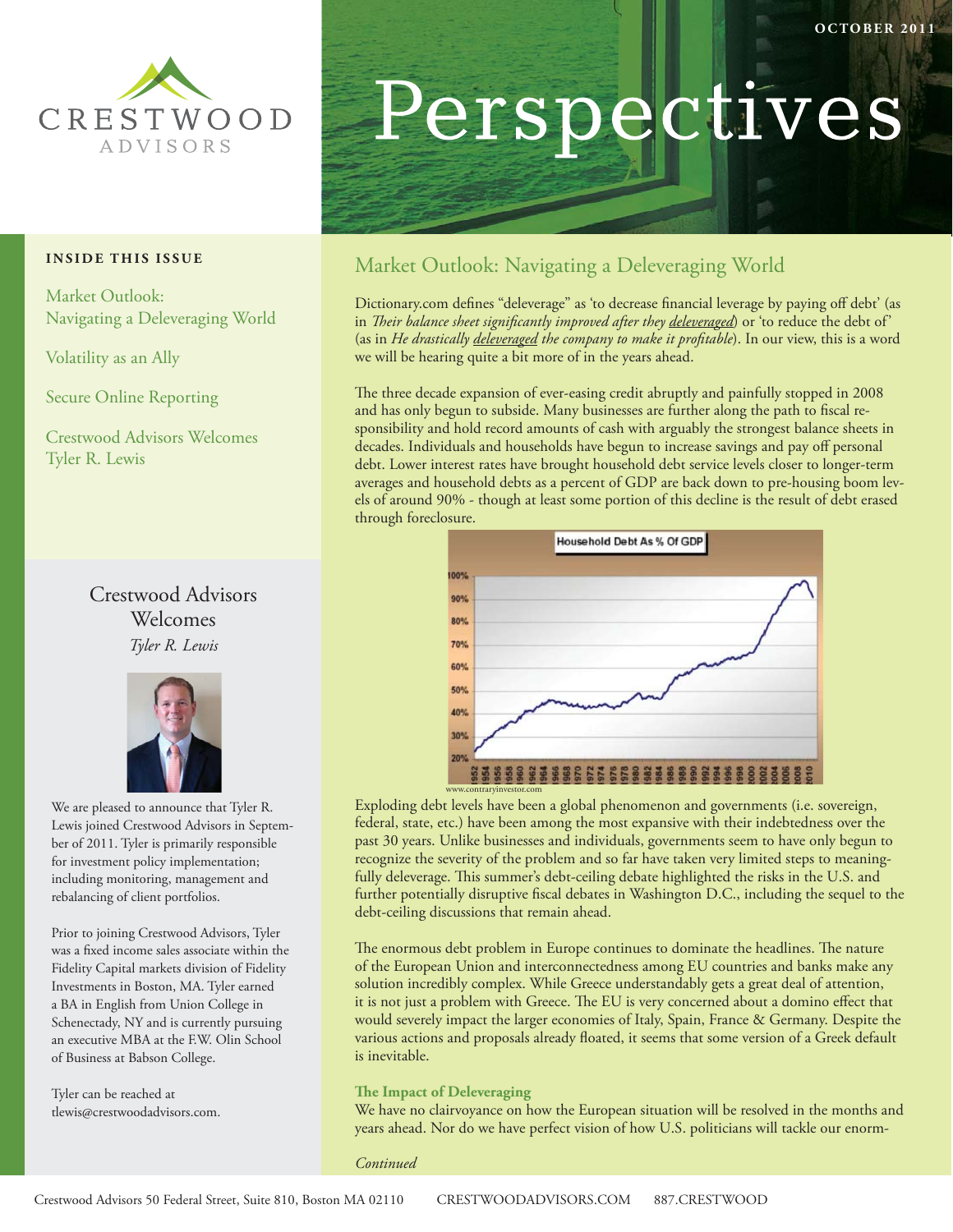CRESTWOOD

ous fiscal challenges to rein in deficit spending and the continued build-up of our national debt. Finally, with generally high unemployment and anemic wage growth, our crystal ball is cloudy on the path to sustainable and stable fiscal conditions for many households and consumers. What is pretty clear to us, however, is that there are no magic formulas or immediate solutions to these challenges and the efforts to manage deleveraging will likely be felt for years.

It is abundantly clear that during this process of deleveraging, economic growth is likely to be lower as credit will remain constrained and funds are either redirected to pay down debt or absorbed as losses. We all understand the "paradox of thrift" in that greater savings or debt repayment is good for the household (or government) balance sheet but not good for generating broader economic growth. For businesses, this environment is likely to lead to lower economic returns and less incentive to invest in research thus potentially crimping innovation.

Already, U.S. GDP growth has been running below expectations this year (around 2%) and economic activity weakened significantly over the summer. Persistently high unemployment, stagnate housing and poor stock market performance are undermining consumer confidence and elevating the risks of a "double dip" recession.

It also seems very likely that unemployment will remain persistently high for years as slower economic growth does not allow for full absorption of the displaced and ever-expanding pool of workers. The excess global capacity in labor will also keep pressure on real wages in the U.S., further pressuring households and curtailing their contribution to economic activity.



U.S. Bureau of Labor & Statistics - Latest Data Aug. 2011

The combined factors of lower growth, spending and investment together with the excess labor and productive capacity will also amplify deflationary pressures. Presently the U.S. economy is generating growth well below an efficient level and even the Congressional Budget Office expects this negative "output gap" to last for years. Capacity utilization

remains soft, suggesting little need for significant corporate investment to handle future growth.

This excess capacity in labor as well as the negative "output gaps" are a global phenomenon and suggest little risk of near term inflation. The Japanese experience over the past 20 years highlights the resulting persistently low inflation and extended periods of deflation as their economy ran below potential. A similar experience for the U.S. and other developed economies – along with the episodic spikes in inflation resulting from bursts of money printing – could be in store as debt issues are digested in the years ahead.

#### **What we are doing!**

Given our view that the impact from deleveraging will last for years and lead to a choppy economic recovery at best, we continue to strategically position portfolios to ensure broad global diversification. We are actively expanding exposures beyond the U.S. and other developed economies to include a broad mix of stocks, bonds and currencies in order to take advantage of growth opportunities and reduce risk.

We are also emphasizing income and greater certainty of returns today versus promised future growth and income opportunities. Though yields are lower, the certain income from bonds still play an important role for portfolios and we continue to seek stocks with visible and strong free cash flows, which often leads to higher dividends.

As we evaluate investment opportunities, we are also incorporating a conservative view of future growth opportunities to reflect the challenging economic times still ahead. We want our potential investments to still be worthwhile under scenarios where revenue growth is slower, profit margins are slimmer or valuation multiples lower.

Finally, given the current and expected future volatility, we are proactively managing portfolios to control risk by selling investments no longer supported by valuation, managing position sizes of new and existing investments and remaining willing to hold larger cash balances and be patient for opportunities.

#### **What we are not doing!**

Importantly, we are not panicking or making dramatic changes to client portfolios in reaction to the ongoing volatility or the constant headline of unfolding macroeconomic events. We have anticipated economic weakness and stock market volatility for some time and have made adjustments months ago to remain defensive in our portfolio posture as well in our investment research.

For bond investments, we are not reducing quality or stretching out to long-dated maturities in search of higher yield.

*Continued*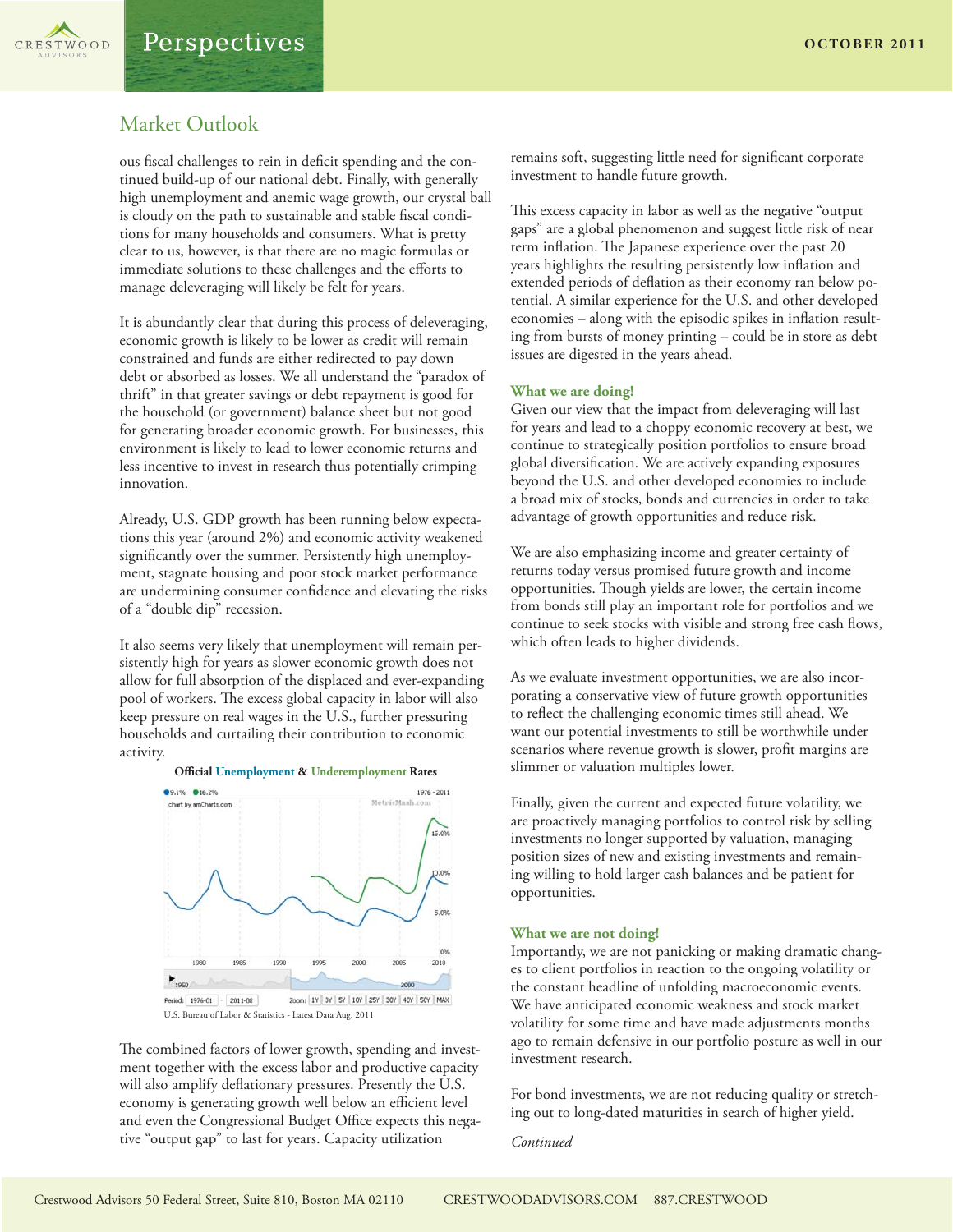

While tempting given low interest rates, we do not think the possibly few extra basis points of yield are worth the additional risks. We continue to avoid U.S. Treasuries & High Yield bonds in favor of stronger corporate bonds with better balance sheets and municipal bonds with secure taxing power.

For equity investments, we are not anticipating a strong economic recovery and not willing to pay up for promised future earnings. We continue to avoid those companies dependent on a strong rebound in consumer spending and are avoiding temptation to buy high yielding equities with limited growth opportunity (i.e. REITS, Utilities & Telecom) simply for the relatively high current income.

#### **Opportunities Remain**

While the economic recovery remains fragile, investment opportunities do remain…though much depends on the time frame of expected returns. Generally large-cap U.S. equities are inexpensive relative to other investments and we are identifying many market-leading companies with solid growth prospects, especially in the industrializing emerging markets, that offer attractive return opportunities given their current valuations. We remain optimistic of the long-term growth opportunities of the broader emerging markets and are emphasizing countries such as Brazil where natural resources are plentiful, the middle-class is expanding and valuations are attractive.

### Volatility as an Ally

As the chart below highlights, the stock market experienced significant and increasing volatility during the third quarter. According to Investment News (9/2/11), 50% of mutual fund managers were underperforming their respective benchmarks by over 2.5% as of the end of August, and over 70% were underperforming their respective indices. It is a challenging environment, to say the least, and the actions we have taken for clients ahead of this volatility are just as important as the actions we are taking today. Importantly, we are not panicking. Many of the decisions we made six, twelve, and even eighteen months ago positioned portfolios defensively to handle this environment. In addition, we are taking advantage of opportunities the market is giving us today amidst the volatility.



#### **Decisions Past**

Just over a year ago, we recognized opportunity in defensive sectors such as Consumer Staples and Healthcare. These two sectors were attractively valued and contained high quality franchises such as C R Bard and McCormick, companies that we added to client portfolios. Over the past year, or so, we have increased our weightings in the Consumer Staples and Healthcare sectors. These were two sectors that were offering value, and did not offer the exposure that most investors wanted to the economic recovery. As 2011 has unfolded, and confidence in the economic recovery has faded, the Consumer Staples sector is +2% year to date. Healthcare is also +2% year to date. This is versus the S&P 500, which is -6% year to date through 9/30/11.

This example speaks to our process of purchasing high quality franchises at attractive valuations. Adding to Consumer Staples and Healthcare was not a popular move in the middle of 2010, as droves of investors were adding economically sensitive names to their portfolio. However, the sentiment has now completely shifted and several stocks we own in Healthcare and Consumer Staples are generating positive returns year to date (ie. Johnson & Johnson, Colgate-Palmolive and McCormick) in a down market.

Another example of past decisions positively affecting portfolio returns is our sell discipline in the Industrial and Energy sectors. Given investor confidence in an economic recovery, several Industrial and Energy stocks hit our sell price and became unattractive due to valuation. Companies we have sold over the past year in these sectors include ABB, Newfield Exploration and ITT Corporation. By taking advantage of what the market gave us, we ended up with relatively small weights in the Industrial and Energy sectors entering 2011. While we continue to hold several well positioned companies in these sectors, our sell discipline allowed us to exit several investments at attractive prices for clients.

#### **Decisions Present**

Given the weakness in the market year to date, and faltering confidence in an economic recovery, we are beginning to see more attractive opportunities in Financials and Energy. Due to concern about the European Debt crisis, several stocks in the Financial sector are trading at or below book value. The market is not discriminating, as several very high quality businesses in financials are trading at similar prices to lower quality names. This allowed us to recently initiate positions in both Wells Fargo (WFC) and Berkshire Hathaway (BRK), which we view as two of the highest quality businesses in Financials.

*Continued*